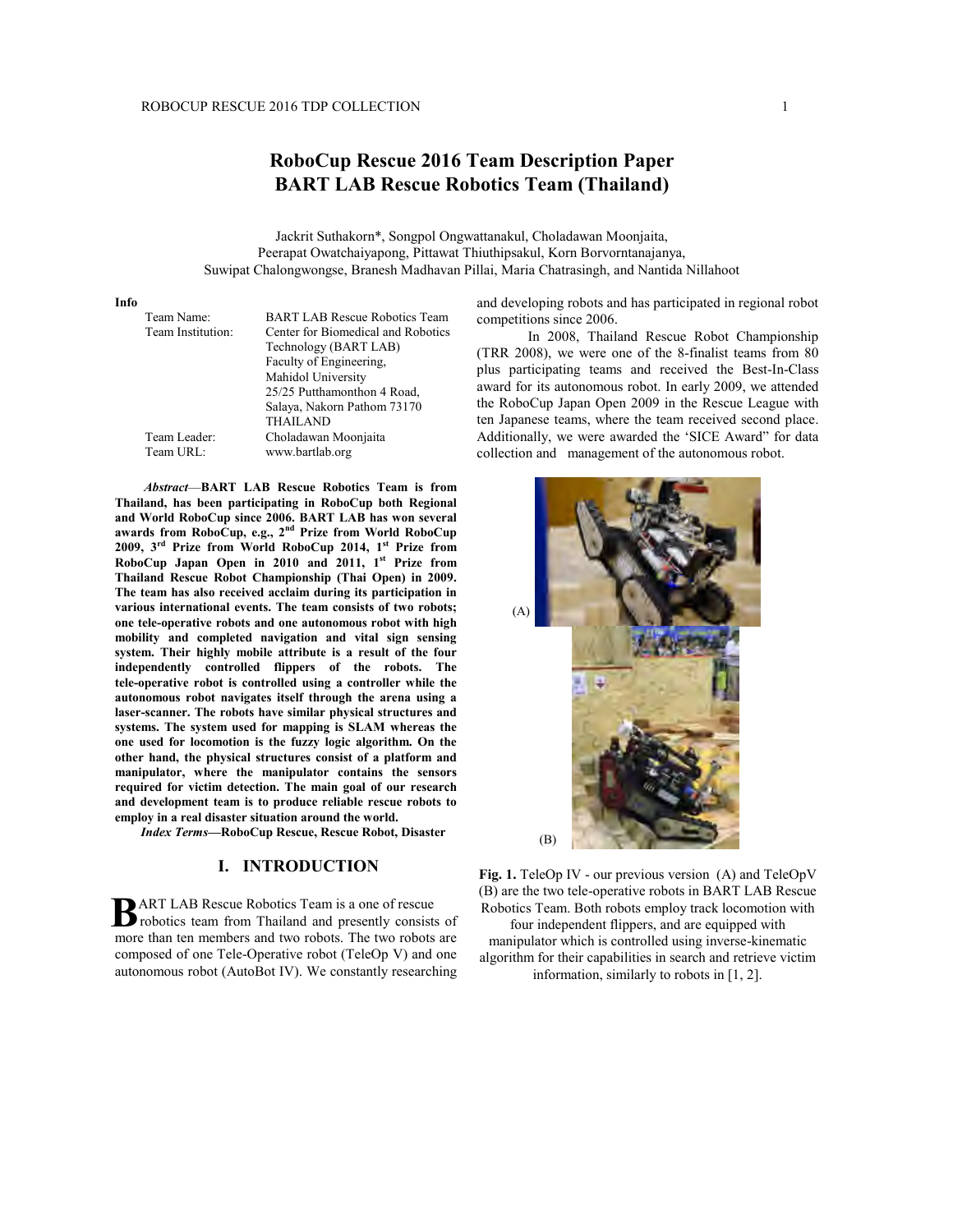At the 2009 Thailand Rescue Robot Championship (TRR 2009), we were the Winner and awarded Best Autonomy for its autonomous robot. TRR 2009 was one of the most competitive Rescue Robot League in the work with more than 100 exceptional teams, consisting of six international teams from four countries (Australia, NuTech-R: Japan, NIIT-Blue: Japan, Jacobs University: Germany, Pasargard: Iran, and Resquake: Iran). In early 2010, the team attended RoboCup Japan Open 2010 was awarded 1<sup>st</sup> Place Rescue Robot Award. After commendable performance at these two competitions, we participated at World RoboCup Rescue 2010, Singapore as the official representative team. There, the team was awarded the 1<sup>st</sup> runner-up for its Rescue Robot.

In 2011 to 2015, the our team continued to receive awards,  $1<sup>st</sup>$  Place Rescue Robot Award and  $1<sup>st</sup>$  Runner-up Rescue Robot Award at RoboCup Japan Open 2011 and 2012, respectively. Furthermore, the team was awarded the Best Autonomy Award at Thailand Robot Championship 2012 in the Rescue Robot League,  $3<sup>rd</sup>$  Place Rescue Robot Award at World RoboCup Rescue 2014, Brazil. In early 2015, the team attended RoboCup Iran Open 2015 was awarded 3rd Place Rescue Robot Award.

Tele-operative robots similar in their design yet have different performance, since TeleOp V has better driving components. Tele-operative robots are highly mobile robots with tracking locomotion systems, making the robots more mobile in orange and red arenas. The robots consist of four flippers, which are controlled independently to improve their mobility in various terrains (two flippers at the front end and two more at the rear end). The robots also employ manipulators which are controlled using inverse-kinematics. The victim-sensing unit is attached to the end-effector of this manipulator, to improve the ability to sense victims and retrieve information. The victim-sensing unit contains various life-signal detecting sensors, for example, heat sensors, real-time motion image detector, carbon dioxide sensor, and two-way voice communication system. The manipulator has multiple degrees of freedom with both rotational and prismatic joints, giving the robot a compact folding-size with a highly efficient workspace. The autonomous robot of the team is designed for victim identification using image processing and heat imaging technology. AutoBot IV, the autonomous robot, navigates by employing a laser-scanner system and an efficient algorithm which allows the robot to navigate in the yellow arena without hitting walls. The tele-operative and autonomous robots are equipped with SLAM system to generate 2-D maps to guide the responders after the rescue robots raid the disaster area.

In conclusion, we comprises of highly mobile rescue robots in relation to those built by Thai teams for previous World RoboCup Rescue Leagues. Over the years, we have improved its autonomous robot and the quality of real-time map generation. The ultimate aim of our research and development team is to produce reliable rescue robots to be employed in real disaster situations around the world.



**Fig. 2.** Autonomous robot of BART LAB Rescue Robotics team, AutoBot IV. This robot has a track-based locomotion system with sensors for the victim identification system, which uses image processing and heat imaging technology.

## **II. SYSTEM DESCRIPTION**

### *A. Hardware*

### x **Robot Locomotion**

Our robots utilize tracked locomotion systems. Moreover, the tele-operative robots are equipped with four independently controlled flippers to enhance their mobility. The locomotion of these robots is similar to a tank-like system. When the left and right tracks are moving in the same direction, at the same speed, the robot moves either forward or backward. Once the left and right tracks start moving at different speeds the robot will make a turn with respect to the velocity of each track. The maximum speed of the tele-operative robot is almost 0.5 m/sec. On the other hand the robot has a maximum angular velocity of 1.8 rad/sec. To maintain stability during movement up/down a ramp or stairway, the robot has to move at an appropriate speed. Figures 3 (A) and 3 (B) compare the CAD and real image of the robot.

### x **Manipulation/ directed perception**

In this section, we discuss the six degrees-offreedom manipulator that can be found on the tele-operative robots. The manipulator is designed to perform in a high vibration environment with strong shock absorption during movement along a rough-terrain. The manipulator is relatively light-weight and strong based on its structure. The folding size of this robot is very compact while the workspace is optimized by using both rotation and prismatic joints. The victim sensing unit is attached to the end-effector of the manipulator, which improves the ability to search and identify the victim's conditions. Figure 4 shows the manipulator's degrees of freedom.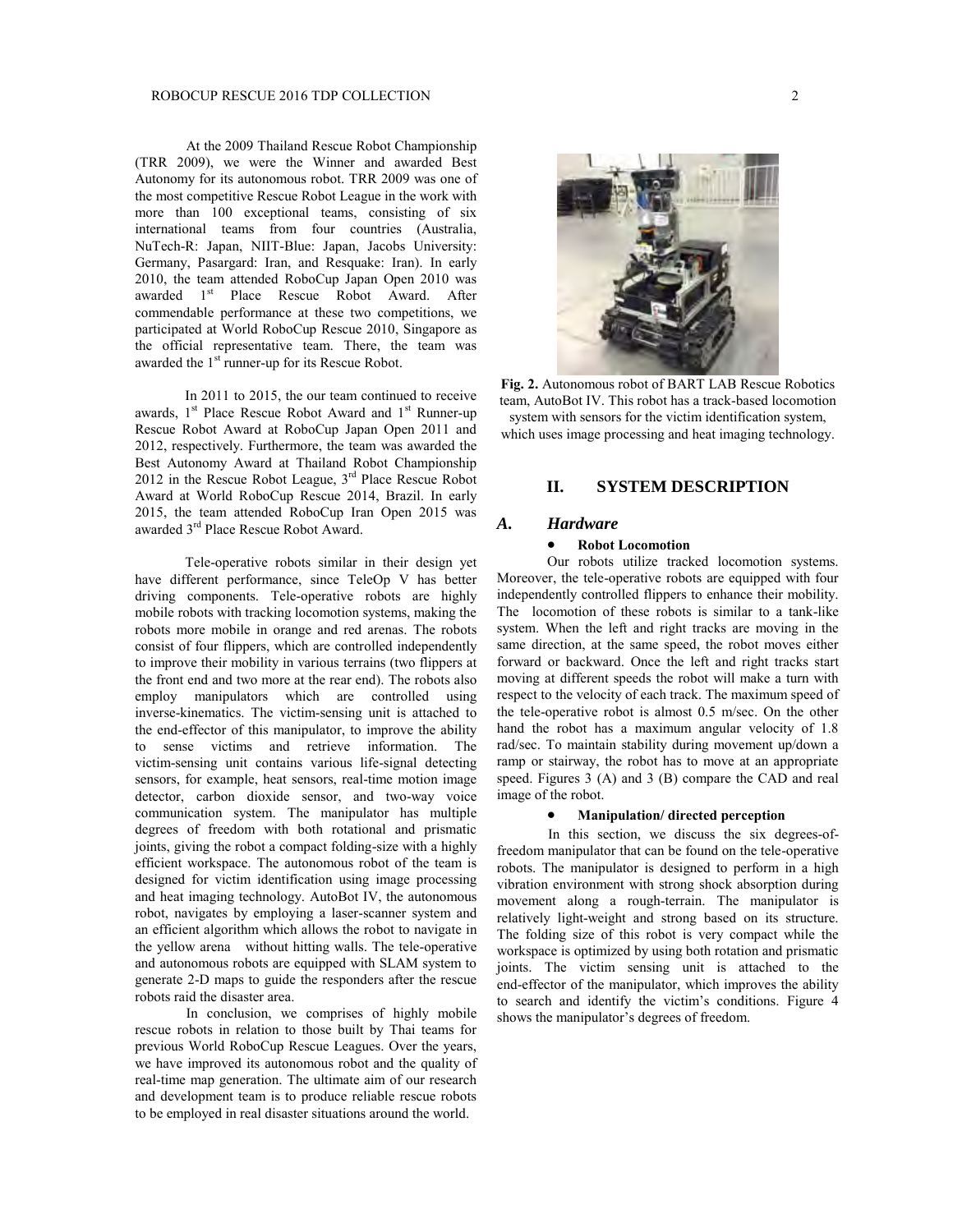

**Fig. 3.** (A) CAD of TeleOp V platform (B) TeleOp V in step field



 **Fig. 4.** CAD representation of the six degrees-of-freedom manipulator

#### **•** Sensors

The robots are equipped with a victim sensing unit which contains various necessary sensors to detect victim life-signals. The sensors utilized in our system are listed as shown in Figure 5.

The autonomous robot detecting system is divided into 2 types: 1) image detection from camera is used to monitor and analyze the data from victim such as motion detection, QR code detection, and reading the text in an image and 2) heat sensor detection to determine the heat of the victim inside the arena. Thermal sensors are mounted on a servo motor to allow for the sweep to search the heat of a victim.



**Fig. 5.** Electrical components of our Robots: (A) Cameras (B) Carbon dioxide sensor (C) Heat sensor (D) Sensor Range Finder [5] (E) Thermal sensor [6,7]

The autonomous robot is divided into two main physical structures, the platform and the manipulator. The platform of the robot has the driving system whereas the second part consists of the manipulator and sensors. The sensors that are attached to the manipulator include: camera, heat sensor, carbon dioxide sensor, and the laser range finder. Special properties of the manipulator are: rotation and extension. The manipulator works with the sensors shown in Figure 6.



**Fig. 6.** Components of autonomous robot

QR code detection is a task, achieved by the autonomous robot by moving during the mission, therefore the input data is video type and detection is achieved through image processing. The QR code detection flow chart is shown below (in Figure 7).

Image processing allows for the detection of QR code throughout the different zones of the arena and is divided into multiple steps. The first step is, to import the video and sampling data into the image processing program. Second, the image goes through pre-image processing such as noise reduction and exposure calibration. The third step is, searching for QR code, therefore the program searches for three main points in the QR code for the purpose of alignment. The final step, the QR code is interpreted into data information that matches the QR code.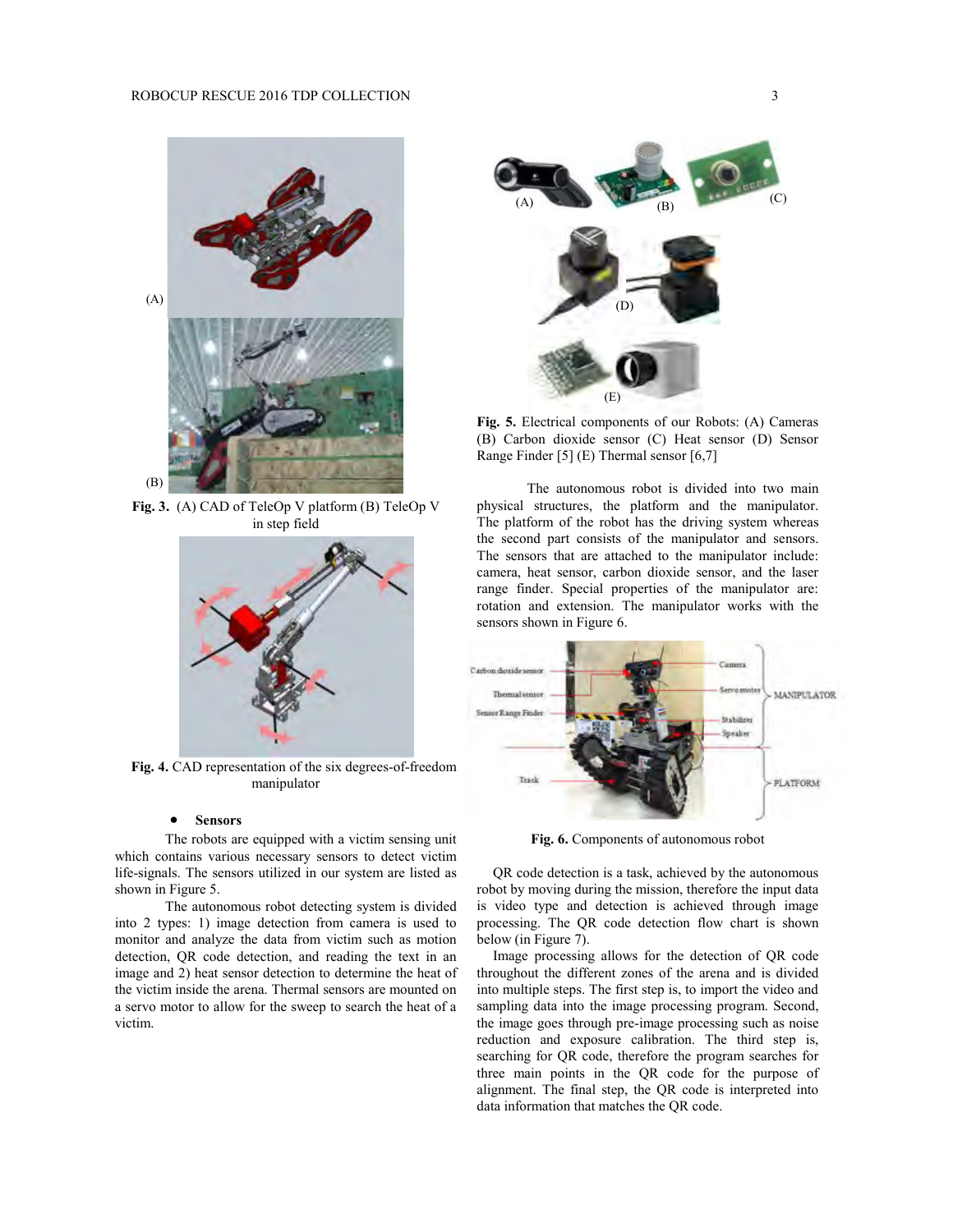

**Fig.7.** Diagram shows the process for QR code detection

### *B. Software and Human Robot Interface* x **Control Method and Human-Robot Interface**

Our control method and human-robot interface can be split into two groups: 1) Control and interface on tele-operative robot and 2) Control and interface on autonomous robot. These two groups are discussed in further detail below.

### **Control Method and Human-Robot Interface of Tele-Operative Robot**

The control system for the tele-operative robots is illustrated in the Figure 8 below. The onboard controlling system communicates with the operator station via Wireless LAN 802.11A access points. The onboard access on the robot is connected to an onboard laptop. Various USB devices and sensors, for example, cameras, microphones, speakers, and Hokuyo laser range finder or Hokuyo scanning range finder, are connected to the laptop. The laptop communicates with the Robot-CPU using a USB port through a USB-to-serial port. The Robot-CPU controls the platform, manipulator and other subsystems. Under the platform and manipulator subsystems are each of the joint and drive (motor) controller module which employs our speed/position PID control system. Feedback control theory is therefore used extensively in our robots. The robot also has an emergency resetting system which prepares and recovers the robot's control system when it is operating in a remote area, far from the operator station. TeleOp V has identical control systems therefore allowing more flexibility to add robots to the team in the future.



**Fig. 8.** This diagram illustrates the control scheme for TeleOp V

Operator station is a suitcase-sized mobile unit. The operator system contains a laptop computer, robot controllers, backup power, power-connection system, wireless access point system and monitor system. The system is placed in a waterproof and tough suitcase,

which allows for easy transport and setup. The system is utilized to control and communicate with the Rescue robots. The laptop in the operator station is connected to the laptop on the robot. Due to the simple and convenient design of the BART LAB Rescues Robotics operator station shown in Figure 9 (A). The setup is almost immediate and ready to use that shown in Figure 9 (B).



**Fig. 9.** BART LAB Rescue Robotics operator station: (A) CAD design (B) Our Operator's Station

- (1) *Wireless Access Point*: Rescue Robot connected via Wireless LAN Ubiquiti NanoStation Loco M5 (Dimensions 163 x 31 x 80 mm, Weight 0.18 kg), frequency 5 GHz, Gain 13 dBi and 24 Volt adapter to communicate the robot. The wireless access point is mount on a pole has diameter of 25 mm and the length is 320 mm. The pole attaches the lid of suitcase via U- shaped screw. The Wireless Access Point is connected to an onboard laptop.
- (2) *Monitor System*: We modified lid of suitcase to attach the touch screen monitor (dimensions 300 x 250 x 50 mm or 12 inch). Monitor will display all the video cameras which attach on the robot and also display information on the GUI, sensor data display (heat,  $CO<sub>2</sub>$ , etc.), robot heading, communication controller, configuration display of robot platform, pre-set robot configuration controller, and a controller for inverse-kinematic manipulator.
- (3) *Backup Power*: We used UPS for backup and to protect the operator station. We need to use electricity just a few minutes to setup the operator station system before competition. The UPS has a capacity of 1000VA/550 watts and it can backup power for about 20-30 minutes.
- (4) *Laptop Computer*: Laptop Computer is the main processor in the operator station. It should have at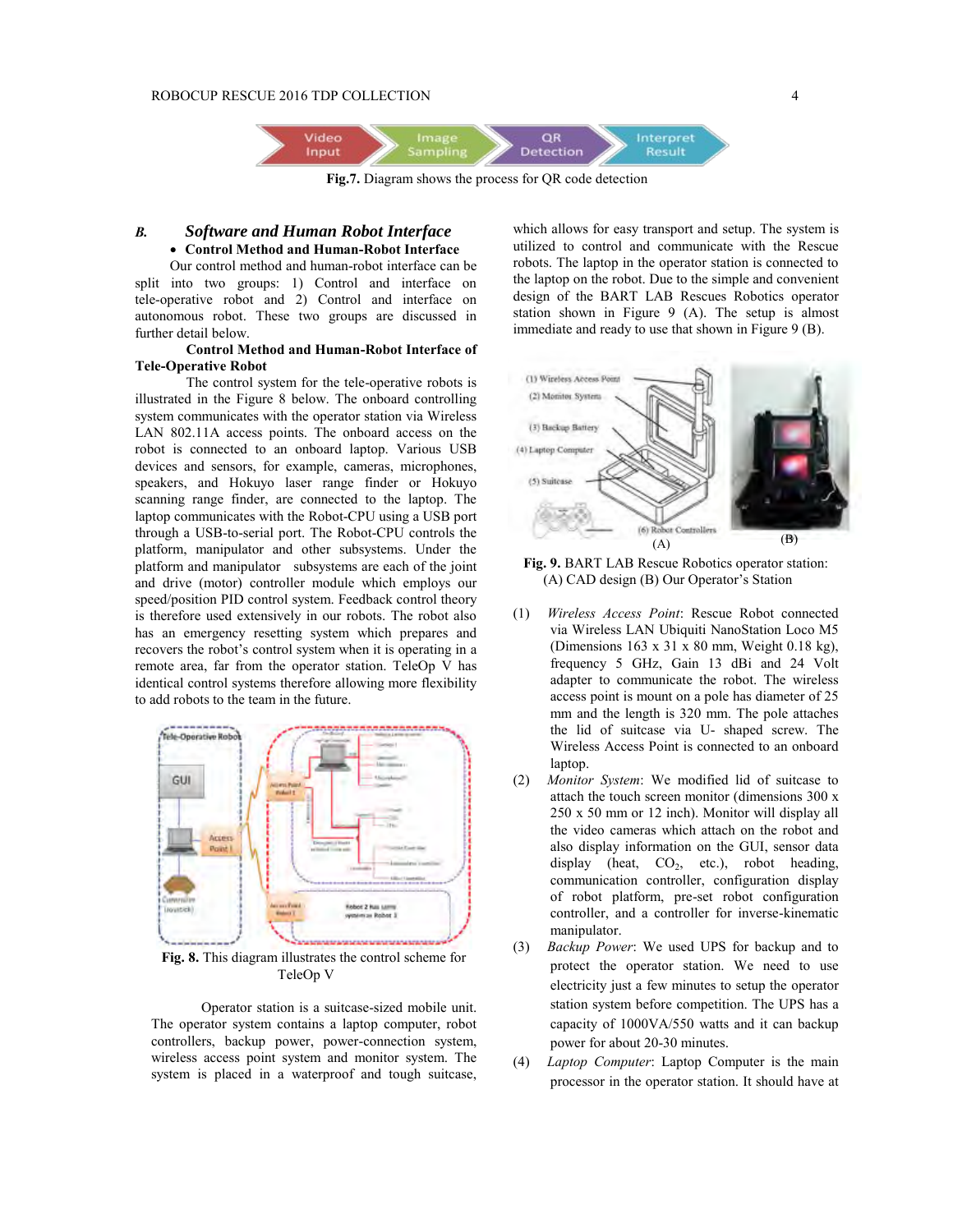least 1 LAN channel, 1 USB channel, 1 speaker channel and 1 VGA port.

- (5) *Suitcase*: We used Pelican 1520. It is watertight, crushproof and dust proof and very strong. The Pelican 1520 offers an interior storage area of 18.06 x 12.89 x 6.72 inch.
- (6) *Robot Controllers*: We used gamepad type controllers. It is a type of controller held in two hands, where the fingers, especially the thumbs are used to provide input signal. It is used to control the robot flipper and robot manipulator.
- (7) Information displayed on the GUI of the tele-operation robot as shown in Figure 10 (A) includes 4 viewing areas from 4 onboard cameras, sensor data display (heat,  $CO<sub>2</sub>$ , etc.), robot heading, communication controller, configuration display of robot platform, pre-set robot configuration controller, and a controller for inverse-kinematic manipulator



**Fig 10.** Image shows the framework of (A) GUI of the tele-operation robot (B) GUI of the autonomous robot

### **Control Method and Human-Robot-Interface of Autonomous Robot**

The control scheme utilized for the autonomous robot is similar to that of the tele-operative robot. The difference in this control system is that the robot navigates itself autonomously and can also detect a victim automatically. Aspects of the autonomous robot's navigation, for example, map generation, navigation and robot localization, are discussed in further detail in next topic along with that the mechanism used to automatically identify victims

is discussed in next topic. At the starting point, the autonomous robot has to be launched manually after which it travels autonomously. This autonomous robot will continuously report to the laptop at the operator station which is dedicated to the autonomous robot (GUI of the autonomous robot as shown in Figure 10 (B)).

### x **Map generation/ printing**

Our robot is mainly governed by ROS operation. The software package used to generate a map is G-Mapping package from the open SLAM community. Firstly, the map is defined by an occupancy grid, which has a high resolution, of about 0.05 meter per pixel. There are two inputs that create the map, which are: 1) the laser range finder which is used to measure the distance of objects or structures around the robot at 180 degrees and 2) the odometry of the robot which is used by the wheel encoder to calculate the distance the robot has traveled in the axial direction. The robot's orientation is measured using the inertia measurement unit (IMU). Figure 11 shown our example map in RoboCup Iran Open 2015 competition.



Fig. 11. Our map generated in RoboCup Iran Open 2015

The Figure above shows the map generated at a previous competition using G-Mapping algorithm. Maps have a resolution of about 0.05 meters per pixel and the red mask shows the location of victims using heat detection whereas the blue mask shows the victim using QR code detection.

### x **Fuzzy Logic Algorithm for Autonomous Running with Obstacle Avoidance**

Our autonomous robot uses the fuzzy logic algorithm to run and avoid obstacles. The fuzzy logic algorithm uses input range information collected by a laser range finder. The laser range scanner provides data from ten directions following the pan scan direction. Ten directions are chosen with the aim to reduce the amount of data and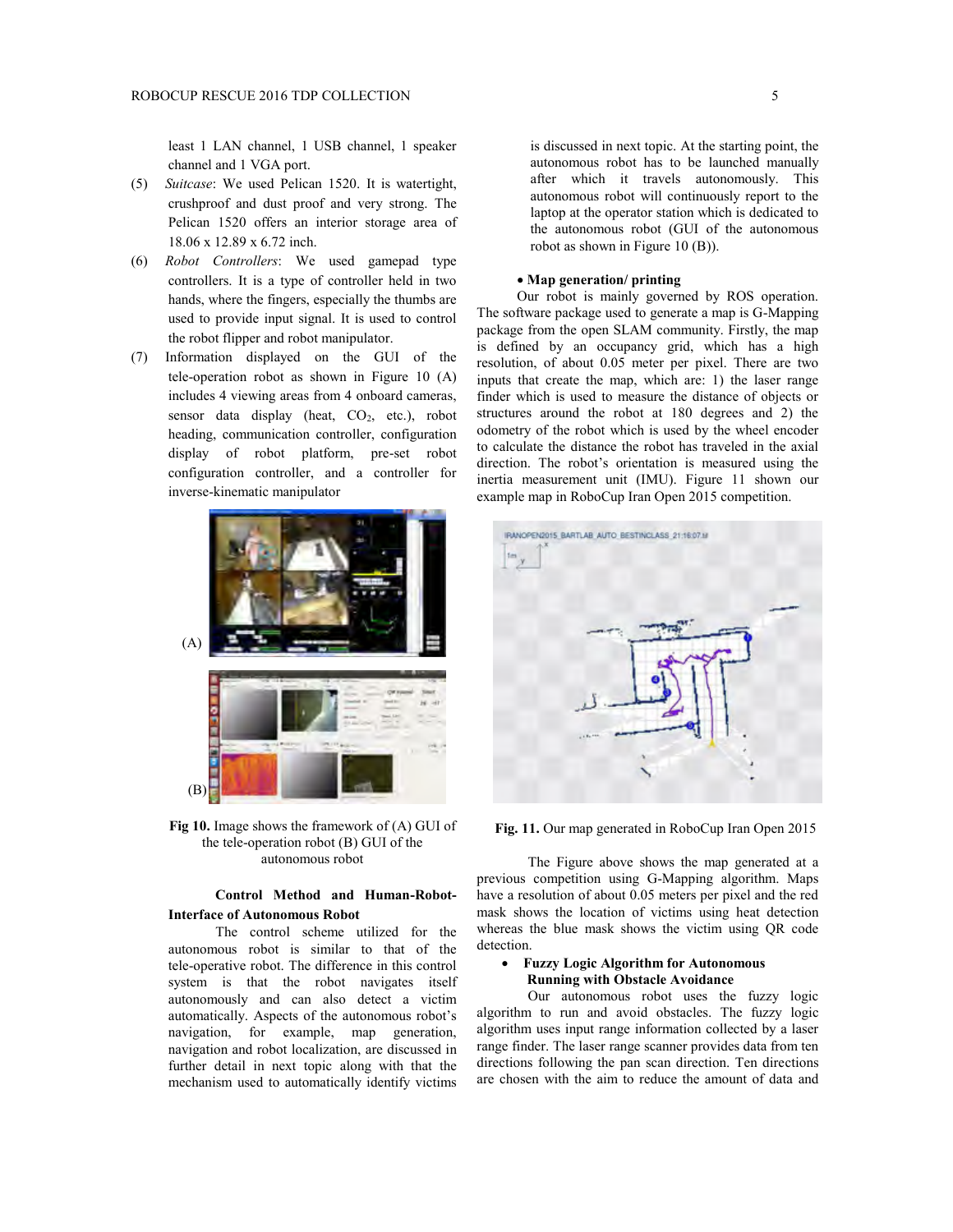computation period within the algorithm. A filter is applied to reduce the error before the data is turned into the membership function for Fuzzy sets. The membership function is a range from zero to one and is used as the fuzzy input in the algorithm. This function is defined by the range of the distance collected by the laser range finder device. For the fuzzy rule design, obstacle avoidance and distance decrease as the robot moves around the area, therefore the robot reduces its speed at each side of the driving system. The fuzzy set is divided into three categories: low, medium and far. These fuzzy categories correspond to obstacles and choose the minimum distance for obstacle avoidance. The fuzzy outputs using the If-Then Rule based on the orientation of the robot and the velocity of each driving motor. The output is computed in real-time based on the environment and sent to the driving unit of the robot, to respond with the environment immediately.

### *C. Communication*

BART LAB Rescue Robotics team employs five access points connected via Wireless LAN 802.11A to communicate among the two robots. Each robots are designated an access point to communicate with the two access points at the operator station with bridging technique. The Figure 12 below demonstrates the communication system of our robot. The default setting in our communication system is Channel 36 which can be modified to any other requested channel in the available range. We don't utilize any RF or Analog wireless communication.



**Fig.12.** Diagram of the operator station

#### **TABLE I**

FREQUENCY, CHANNEL/BAND, AND POWER TABLE WHICH DESCRIBES THE COMMUNICATION SYSTEM OF BART LAB RESCUE ROBOTICS TEAM.

| <b>Rescue Robot League</b>                 |                     |              |  |  |
|--------------------------------------------|---------------------|--------------|--|--|
| <b>BART LAB Rescue Robotics (Thailand)</b> |                     |              |  |  |
| Frequency                                  | <b>Channel/Band</b> | Power        |  |  |
|                                            |                     | (mW)         |  |  |
| $5.0$ GHz -                                | 36                  | To be deter- |  |  |
| 802.11a                                    |                     | mined        |  |  |

#### **III. APPLICATION**

#### *A. Set-Up and Break-Down*

Our operator station is a suitcase-sized mobile unit. The operator system contains two laptop computers, robot controllers (joysticks), backup batter, power connection system, wireless access point system and a large monitor system. The system is placed in waterproof, wheeled, and tough suitcase, which allows for easy transport and setup. The system is utilized to control and communicate with the two robots (TeleOp V, and AutoBot IV). One laptop is dedicated to the two tele-operative robots whereas one laptop is connected to the autonomous robot. The diagram below demonstrates the system for the operator station. Due to the simple and convenient design of our operator station, setup is almost immediate and ready to use.

### *B. Mission Strategy*

BART LAB Rescue has two robots, one autonomous and one tele-operative robot. The tele-operative robot has a very high mobility, while the autonomous robot has its navigation system with automatic victim identification system, based on fusion sensing system. Therefore, the mission strategy is based on utilizing both robots to work simultaneously in the arena. The operators are switching to operate both robots during the mission.

#### *C. Experiments*

A year-round setup of the rescue robot arena is constructed for practice and training at Mahidol University, Salaya, Thailand. The arena consists of all the zones of the rescue arena; red, orange, yellow and blue zones. Therefore, BART LAB Rescue practices and conducts experiments frequently. The QR code task is also a part of the arena, as shown in Figure 13.



**Fig. 13.** QR Code task in the practice arena.

#### *D. Application in the Field*

On August 11, 2014, U-place condo tale, the six-storey building under construction, collapsed in Pathumthani, THAILAND. There were a number of injured people trapped in the collapsed building. BART LAB Rescue Robotics team was called by the rescue team to join the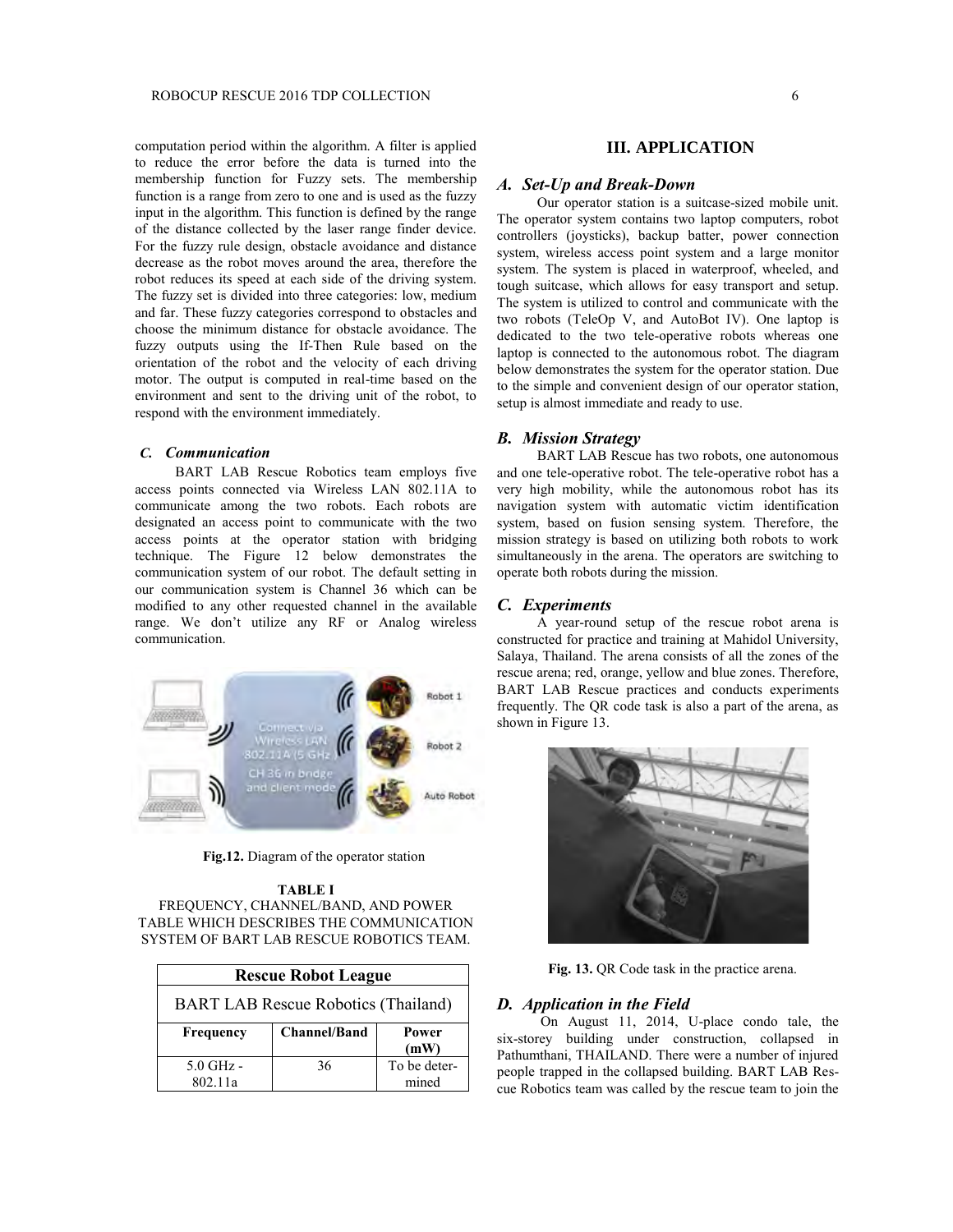survey and rescue mission on site. At 01.00 am on August 12, BART LAB Rescue Robotics team arrived and collaborated with Director-General of Department of Disaster Prevention and Mitigation who was in charge of the rescue operation. The top floor of the building was under construction and collapsed into the sandwich structure. Some of the injured were trapped at different depths that were difficult to access from the outside. BART LAB Rescue Robot is designed to operate in rough and complex terrain. However, the height of the robot is 60 cm, which limits the regions the robot is able to gain access to. During the operation the rescue team made the hole to access 3 to 4 floors to locate survivors. The pre-observation was possible to indicate a survivor. BART LAB Rescue Robot was assigned to survey the scene and provide more information on the location of survivors and the structure of the collapse. The robot was remotely operated from the outside station and passed through the  $6<sup>th</sup>$  floor to the 4<sup>th</sup> floor. The hole became narrower and lower, additional obstacles included the steel rods that reinforce the concrete structure. Due to these major obstacles, the movement of robot was limited. However, this is the first mission that BART LAB Rescue Robotics team experienced as part of an on-site operation (Figure 14). The collaboration with the rescue team provided the team with valuable feedback for future improvement and development.



**Fig. 14.** On-site experienced at U place condo, Pathumthani, THAILAND. Our ultimate goal is to produce a reliable rescue robot, through research and development, for application in a real disaster site around the world. We strongly believe that our team robots are prepared to perform a rescue task in the real world.

### **IV. CONCLUSION**

Our main purpose to participate the RRL is to share and contribute our research works in Rescue Robotics to support our Rescue Robot Research community.

#### **APPENDIX A** TEAM MEMBERS AND THEIR CONTRIBUTIONS

Jackrit Suthakorn – Advisor Songpol Ongwattanakul – Co-Advisor Choladawan Moonjaita – Co-Advisor/ Team Leader Sakol Nakdhamabhorn – Senior Member (Programming) Chawaphol Direkwatana – Senior Member (Developer) Rachot Phuengsuk – Senior Member (Electronics) Shen Treratanakulchai – Senior Member (Electronics) Preedipat Sattayasoonthorn – Senior Member (Electronics) Peerapat Owatchaiyapong – Co-Team Leader (Developer) Maria Chatrasing – Algorithm Developer Nantida Nillahoot – HRI and Coordinator Branesh Madhavan Pillai – Control System Pittawat Thiuthipsakul – Sensing System Korn Borvorntanajanya – Programming Suwipat Chalongwongse – Mechanical Design

#### **APPENDIX B** SYSTEM COST

The table below shows the approximate cost of a tele-operative rescue robot in our team.

### **TABLE II** COST FOR ROBOT PARTS IN BOTH ROBOTS

| <b>BART LAB Rescue Robotics (Thailand)</b> |                |                            |                |  |  |
|--------------------------------------------|----------------|----------------------------|----------------|--|--|
| <b>Item</b>                                | Quality        | <b>Unit Price</b><br>(USD) | Price<br>(USD) |  |  |
| Laser-Scanner                              | 2              | 5,700                      | 11,400         |  |  |
| Computer Notebook                          | 2              | 1,200                      | 2,400          |  |  |
| Camera                                     |                | $(\text{avg.}) 150$        | 1,050          |  |  |
| Thermal Camera                             |                | 2,000                      | 2,000          |  |  |
| Sensor (system)                            | $\overline{c}$ | (est.) 500                 | 1,000          |  |  |
| Motor (Locomotion)                         | 8              | 1,200                      | 9,600          |  |  |
| Motor (Manipulator)                        |                | 800                        | 5,600          |  |  |
| Electronics                                |                |                            | 1,000          |  |  |
| Mechanics                                  |                |                            | 1,500          |  |  |
| Part Machining/Misc.                       |                |                            | 3,500          |  |  |
| <b>Total</b>                               | 39,500         |                            |                |  |  |

### **ACKNOWLEDGMENT**

We would like to thank Mahidol University and our major sponsors, e.g., TCELS – Ministry of Science and Technology of Thailand, PTT and PEA. We also would like to thank NIST, RoboCup Federation, and RRL members for their contribution to the Rescue Robot Research. Lastly, we would like to thank every family of all BART LAB members who understand and support our hard works.